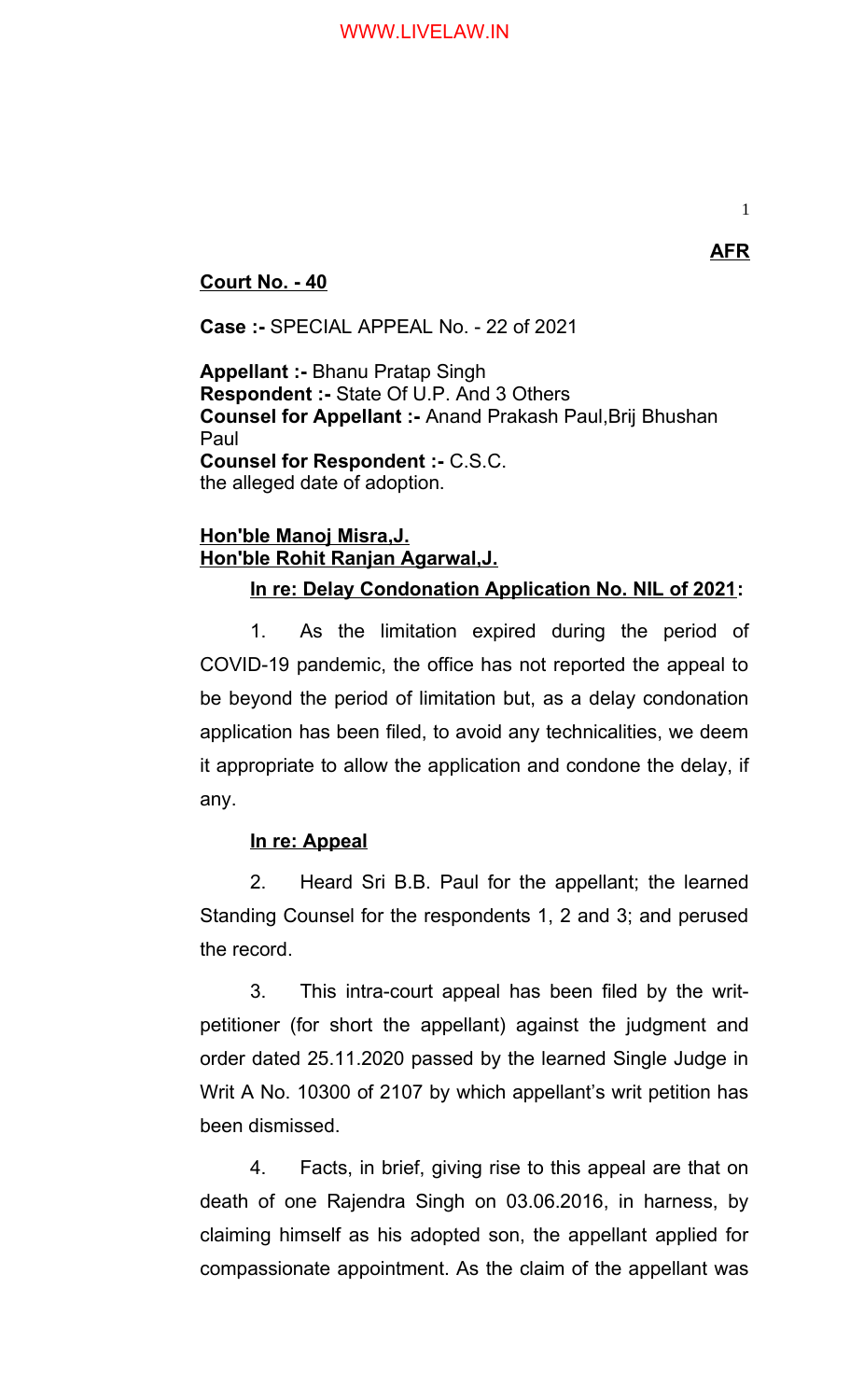2

not being addressed, the appellant filed Writ A No.53860 of 2016 and obtained a direction on 17.11.2016 for consideration of his claim. Pursuant to that direction, the Divisional Director, Social Forestry Division, Mau (for short Director), by order dated 17.12.2016, rejected the claim of the appellant upon finding as below : (a) Rajendra Singh had a living wife in Phoolmati against whom he had instituted suit no.145 of 1994 which was decided in terms of a compromise on 31.08.1997, as per which their relationship as a married couple were to continue; (b) Phoolmati claimed herself to be the sole heir of Rajendra Singh and had denied adoption of the appellant; (c) under Dying in Harness Rules, 1974, preference is to be accorded to the deceased's wife; (d) the adoption deed relied by the appellant appeared fraudulent as it recited that Rajendra Singh, the adoptive father, was unmarried even though he had a living wife in Phoolmati; (e) the educational certificates of the appellant, even those that were obtained post the date of alleged adoption, reflected the name of his natural parents, namely, Raj Narain and Kamla; (f) the extract of Parivar register also reflects the name of appellant's father and mother as Raj Narain and Kamla, respectively and, therefore, the plea of adoption set up by the appellant is nothing but fraudulent made with a view to make unlawful gain. Assailing the order dated 17.12.2016 the appellant filed Writ A No. 10300 of 2017 by claiming that as the adoption was by a deed of adoption, dated 07.02.2001, registered on 14.12.2009, there was no justification to deny the benefit of compassionate appointment to the appellant. In the counter affidavit to the writ petition, inter alia, the validity of the alleged adoption was questioned. In the rejoinder affidavit, to meet the objection that a married Hindu male could not lawfully take in adoption without the consent of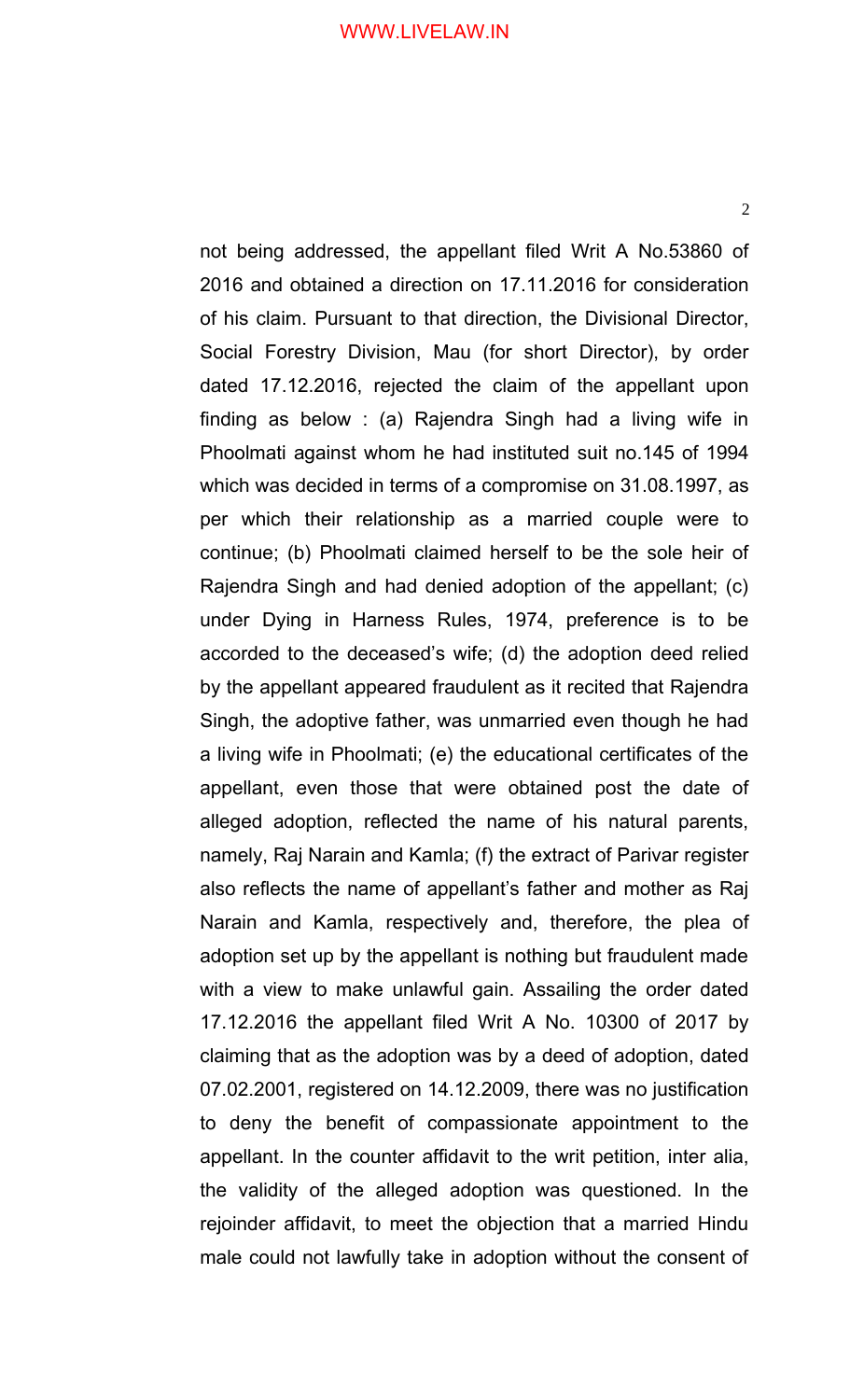his wife, a stand was taken that Phoolmati, wife of Rajendra Singh, had left her husband and that in Suit No.145 of 1994, on the basis of compromise, dated 31.08.1997, a decree of divorce came to be passed on 01.09.1997, hence, her consent was not required.

5. The learned Single Judge dismissed the petition of the appellant upon finding that: (a) there was no decree of divorce obtained by Rajendra Singh (the deceased employee) against his wife Phoolmati who was alive at the time of the alleged adoption; (b) the adoption deed discloses Rajendra Singh's status as single, which implies that there was no consent of his wife for taking the appellant in adoption as is the mandatory requirement of the proviso to section 7 of the Hindu Adoption and Maintenance Act, 1956 (for short the 1956 Act); (c) mere separate living by the wife, or wife's estrangement from her husband, would not obviate the requirement of her consent to make a valid adoption. The learned single Judge concluded that the alleged adoption is invalid and also fraudulent because, despite alleged adoption, the name of natural parents of the appellant continued in educational certificates that were obtained post the date of alleged adoption.

6. Sri B.B. Paul, learned counsel for the appellant, has questioned the correctness of the order passed by the learned Single Judge by claiming that the learned Single Judge has failed to notice that by a decree dated 31.08.1997 the marriage of Rajendra Singh with his wife Smt. Phoolmati stood dissolved. Moreover, even if it is assumed that there was no legal divorce, she, by living separate from her husband, had renounced the world therefore her consent was not necessary. The next submission is that the learned single judge had failed to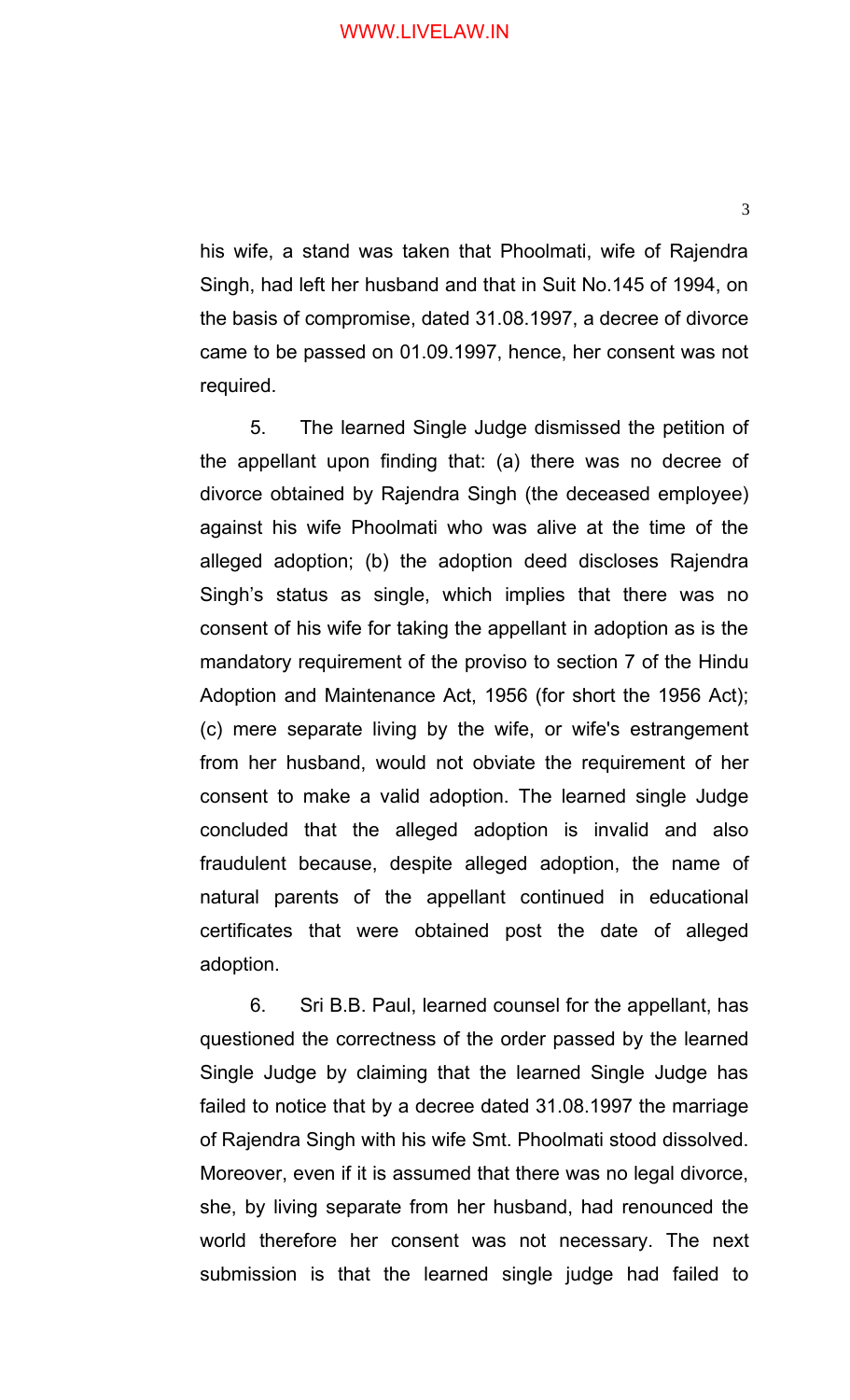consider the import of section 16 of the1956 Act which, upon existence of a registered deed of adoption, raises a presumption as to the validity of adoption and since there was no serious contest to the adoption of the appellant by any of the successors of the deceased employee, the appellant ought to have been provided the benefit of adoption by raising that presumption. In support of this submission reliance was placed on a decision of the Apex Court in *Laxmibai v. Bhagwantbuva***, (2013) 4 SCC 97** where it was held that if there is a registered document pertaining to the adoption there is a presumption, under Section 16 of the 1956 Act, to the effect that the adoption has been made in compliance with the provisions of the 1956 Act, until and unless such presumption is disproved.

7. Having noticed the submissions made, on a careful perusal of the record, we find that the submission of Sri Paul that there exists a decree of divorce, dated 31.08.1997, severing the marital bond between Rajendra Singh and his wife Phoolmati, is contrary to the record. The alleged decree, which has been brought on the record as Annexure RA III to the rejoinder affidavit filed in the writ proceeding, is not a decree of divorce. It only disposes off divorce proceeding in terms of the compromise. The compromise records payment of Rs.5000/- to Phoolmati towards litigation expenses and its terms (at page 209 of the paper-book) are: (a) that Rajendra Singh and Phoolmati shall continue to remain husband and wife; (b) that Phoolmati's name, as Rajendra Singh's wife, would be entered in his service-book; and (c) that she would get maintenance  $\omega$ Rs.500 pm. In view of the above, the submission of the learned counsel for the appellant that on account of divorce between Phoolmati and Rajendra Singh her consent was not required for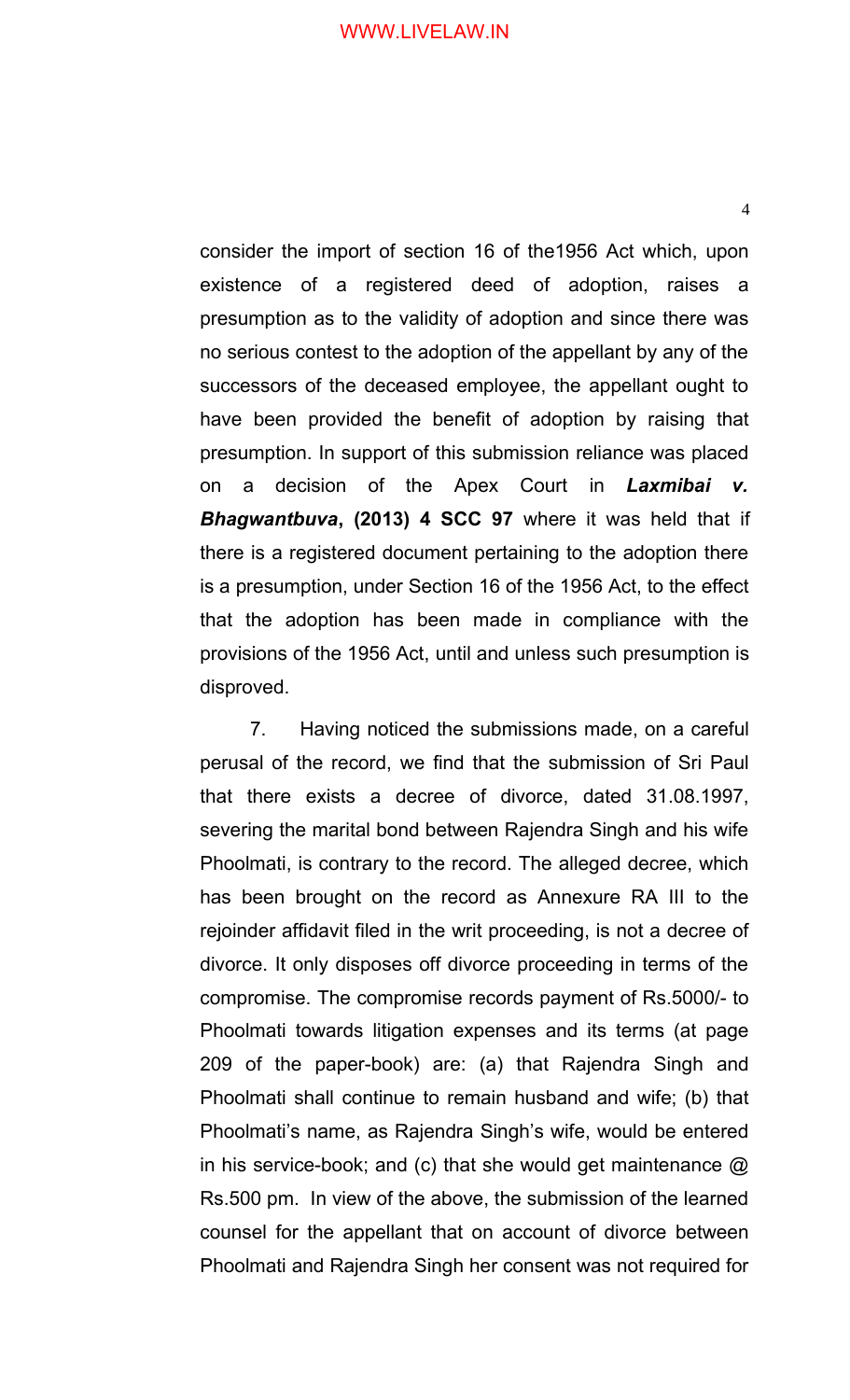adoption has no basis on facts and is rejected outright.

8. Before we weigh the merit of other submissions made by the learned counsel for the appellant, it would be apposite to notice the provisions of sections 6, 7, 8 and 16 of the 1956 Act, the applicability of which on the parties is not in issue. These are as below:

> *"6. Requisites of a valid adoption.—No adoption shall be valid unless—*

> > *(i) the person adopting has the capacity, and also the right, to take in adoption;*

> > *(ii) the person giving in adoption has the capacity to do so;*

> > *(iii) the person adopted is capable of being taken in adoption; and*

> > *(iv) the adoption is made in compliance with the other conditions mentioned in this Chapter.*

*7. Capacity of a male Hindu to take in adoption.—Any male Hindu who is of sound mind and is not a minor has the capacity to take a son or a daughter in adoption:*

*Provided that, if he has a wife living, he shall not adopt except with the consent of his wife unless the wife has completely and finally renounced the world or has ceased to be a Hindu or has been declared by a court of competent jurisdiction to be of unsound mind.*

*Explanation.—If a person has more than one wife living at the time of adoption, the consent of all the wives is necessary unless the consent of any one of them is unnecessary for any of the reasons specified in the preceding proviso.*

*8. Capacity of a female Hindu to take in adoption.—Any female Hindu—*

*(a) who is of sound mind,*

*(b) who is not a minor, and*

*(c) who is not married, or if married, whose marriage has been dissolved or whose husband is dead or has completely and finally renounced the world or has ceased to be a Hindu or has been declared by a court of*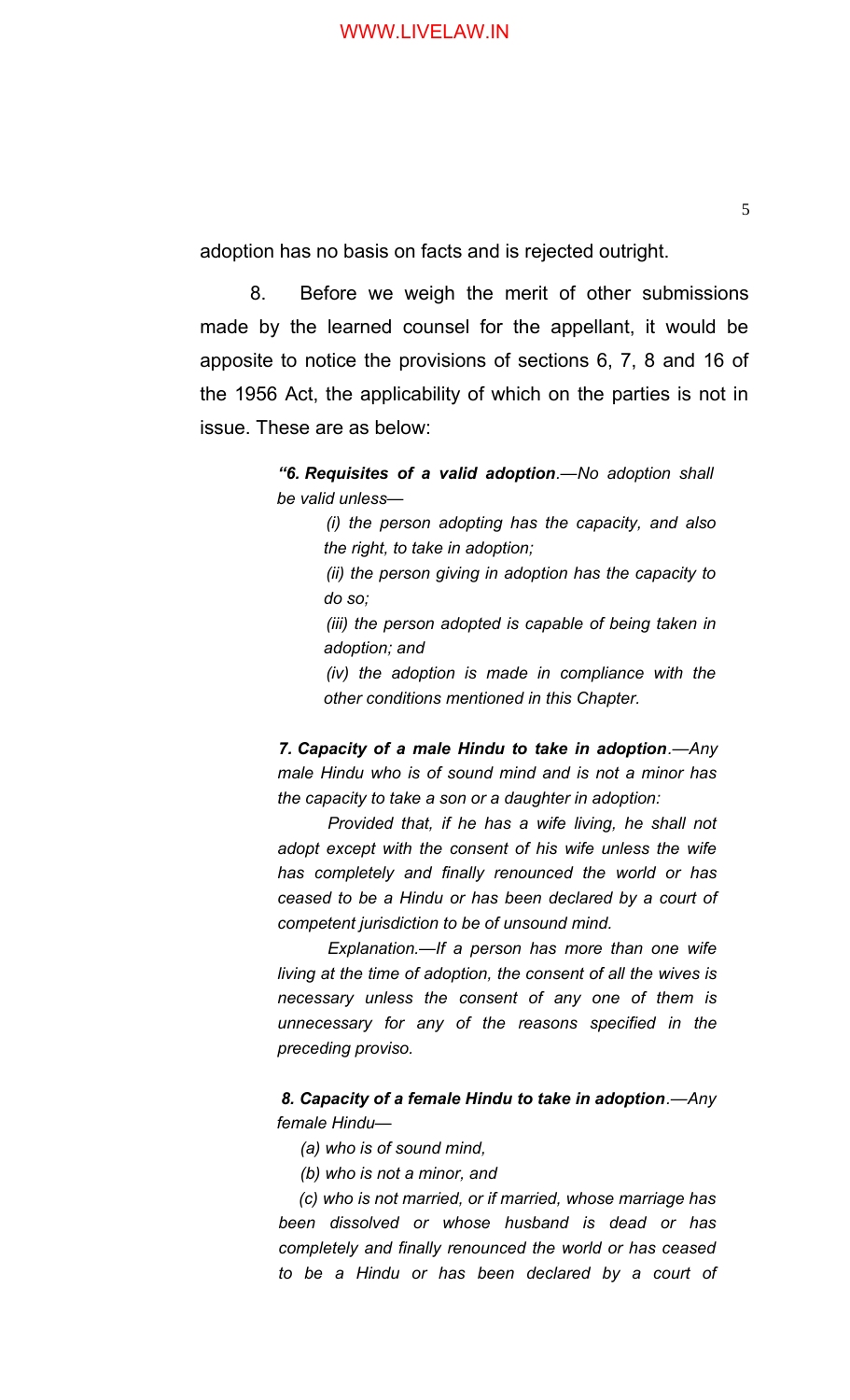*competent jurisdiction to be of unsound mind, has the capacity to take a son or daughter in adoption.*

*16. Presumption as to registered documents relating to adoptions.—Whenever any document registered under any law for the time being in force is produced before any court purporting to record an adoption made and is signed by the person giving and the person taking the child in adoption, the court shall presume that the adoption has been made in compliance with the provisions of this Act unless and until it is disproved."*

9. From a perusal of the provisions extracted above, it is clear that for an adoption to be valid one of the conditions is that the person taking in adoption must have the capacity to adopt. As per section 7, a male Hindu, who is of sound mind and is not a minor, could take a son or daughter in adoption provided, if he has a wife living, he shall not adopt except with the consent of his wife unless the wife has completely and finally renounced the world or has ceased to be a Hindu or has been declared by a court of competent jurisdiction to be of unsound mind. In the instant case, the argument on behalf of the appellant is that as the wife had not been in the company of her husband therefore it could be taken that she had renounced the world and, as such, her consent would not be required. This contention was specifically repelled by the learned single judge by placing reliance on a decision of the Apex Court in the case of *Brajendra Singh v. State of M.P.***, (2008) 13 SCC 161** where the Apex Court while dealing with the capacity of a female Hindu to take in adoption interpreted the provisions of section 8 of 1956 Act, in paragraphs 15 to 17 and 19 of its judgment, as under:

> *"15. We are concerned in the present case with clause (c) of Section 8. The section brings about a very important and*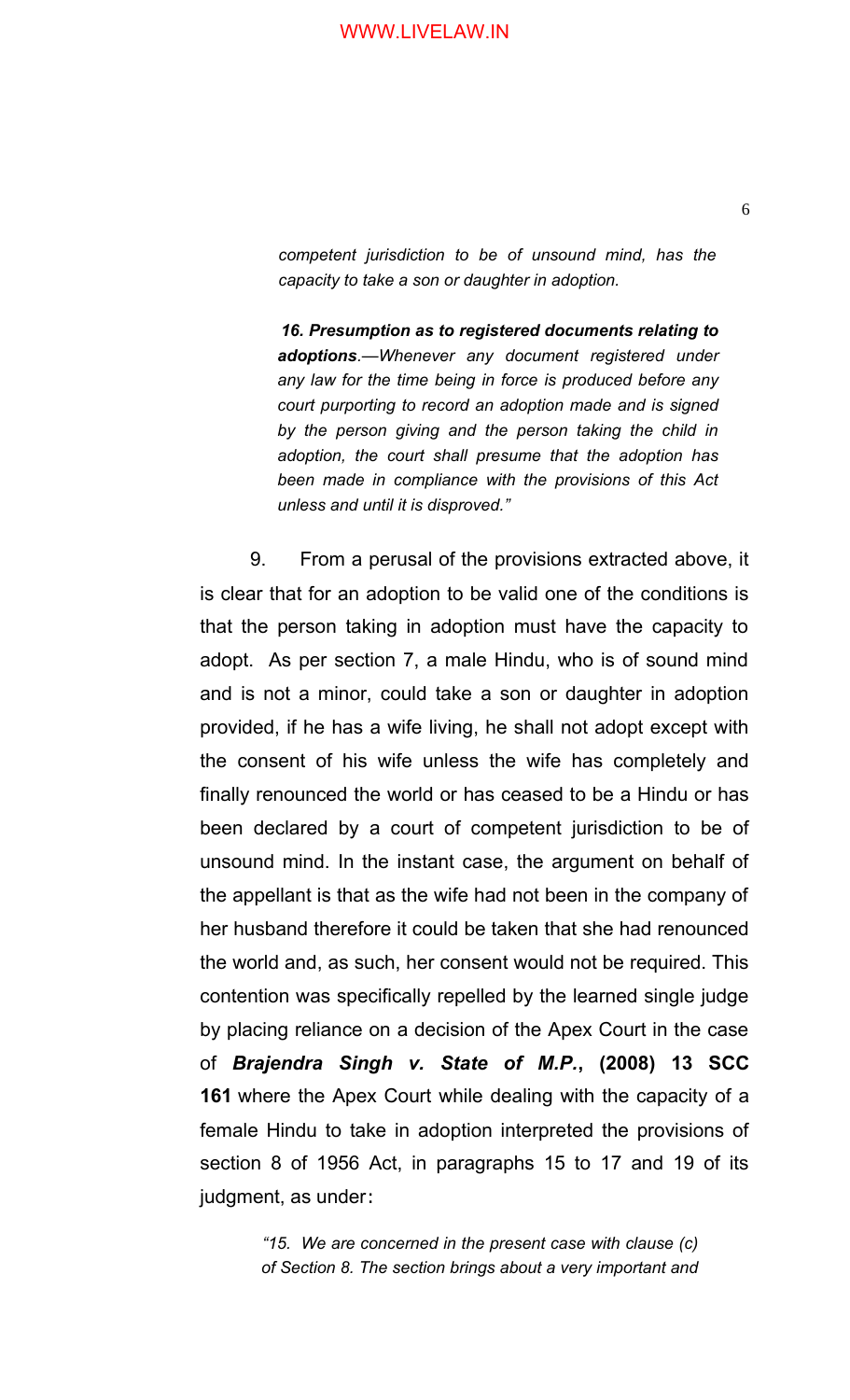*far-reaching change in the law of adoption as used to apply earlier in case of Hindus. It is now permissible for a female Hindu who is of sound mind and has completed the age of 18 years to take a son or daughter in adoption to herself in her own right provided that (a) she is not married; (b) or is a widow; (c) or is a divorcee or after marriage her husband has finally renounced the world or is ceased to be a Hindu or has been declared to be of unsound mind by a court having jurisdiction to pass a declaratory decree to that effect. It follows from clause (c) of Section 8 that Hindu wife cannot adopt a son or daughter to herself even with the consent of her husband because the section expressly provides for cases in which she can adopt a son or daughter to herself during the lifetime of the husband. She can only make an adoption in the cases indicated in clause (c).*

*16. It is important to note that Section 6(i) of the Act requires that the person who wants to adopt a son or a daughter must have the capacity and also the right to take in adoption. Section 8 speaks of what is described as "capacity". Section 11 which lays down the condition for a valid adoption requires that in case of adoption of a son, the mother by whom the adoption is made must not have a Hindu son or son's son or grandson by legitimate blood relationship or by adoption living at the time of adoption. It follows from the language of Section 8 read with clauses (I) and (ii) of Section 11 that the female Hindu has the capacity and right to have both adopted son and adopted daughter provided there is compliance with the requirements and conditions of such adoption laid down in the Act. Any adoption made by a female Hindu who does not have requisite capacity to take in adoption or the right to take in adoption is null and void.*

*17. It is clear that only a female Hindu who is married and whose marriage has been dissolved i.e. who is a divorcee has the capacity to adopt. Admittedly in the instant case there is no dissolution of the marriage. All that the evidence led points out is that the husband and wife were staying separately for a very long period and Mishri Bai was living a life like a divorced woman. There is conceptual and*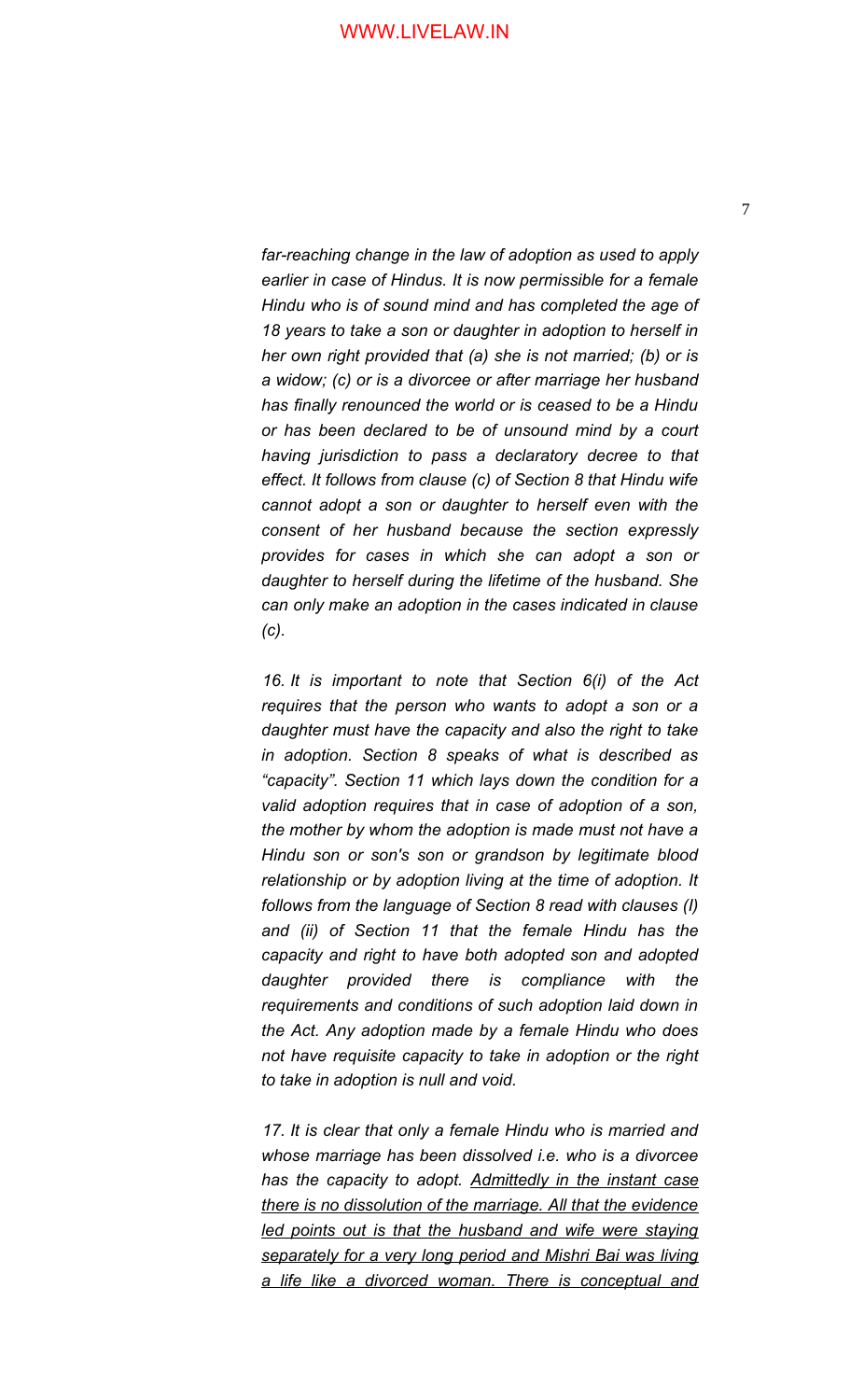*contextual difference between a divorced woman and one who is leading life like a divorced woman. Both cannot be equated. Therefore in law Mishri Bai was not entitled to the declaration sought for. Here comes the social issue. A lady because of her physical deformity lived separately from her husband and that too for a very long period right from the date of marriage. But in the eye of the law they continued to be husband and wife because there was no dissolution of marriage or a divorce in the eye of the law. Brajendra Singh was adopted by Mishri Bai so that he can look after her. There is no dispute that Brajendra Singh was in fact doing so. There is no dispute that the property given to him by the will executed by Mishri Bai is to be retained by him. It is only the other portion of the land originally held by Mishri Bai which is the bone of contention.*

*19. A married woman cannot adopt at all during the subsistence of the marriage except when the husband has completely and finally renounced the world or has ceased to be a Hindu or has been declared by a court of competent jurisdiction to be of unsound mind. If the husband is not under such disqualification, the wife cannot adopt even with the consent of the husband whereas the husband can adopt with the consent of the wife. This is clear from Section 7 of the Act. Proviso thereof makes it clear that a male Hindu cannot adopt except with the consent of the wife, unless the wife has completely and finally renounced the world or has ceased to be a Hindu or has been declared by a Court of competent jurisdiction to be of unsound mind. It is relevant to note that in the case of a male Hindu the consent of the wife is necessary unless the other contingency exists. Though Section 8 is almost identical, the consent of the husband is not provided for. The proviso to Section 7 imposes a restriction in the right of male Hindu to take in adoption. In this respect the Act radically departs from the old law where no such bar was laid down to the exercise of the right of a male Hindu to adopt oneself, unless he dispossess the requisite capacity. As per the proviso to Section 7 the wife's consent must be obtained prior to adoption and cannot be subsequent to the act of adoption. The proviso lays down consent as a condition precedent to an adoption which is mandatory and*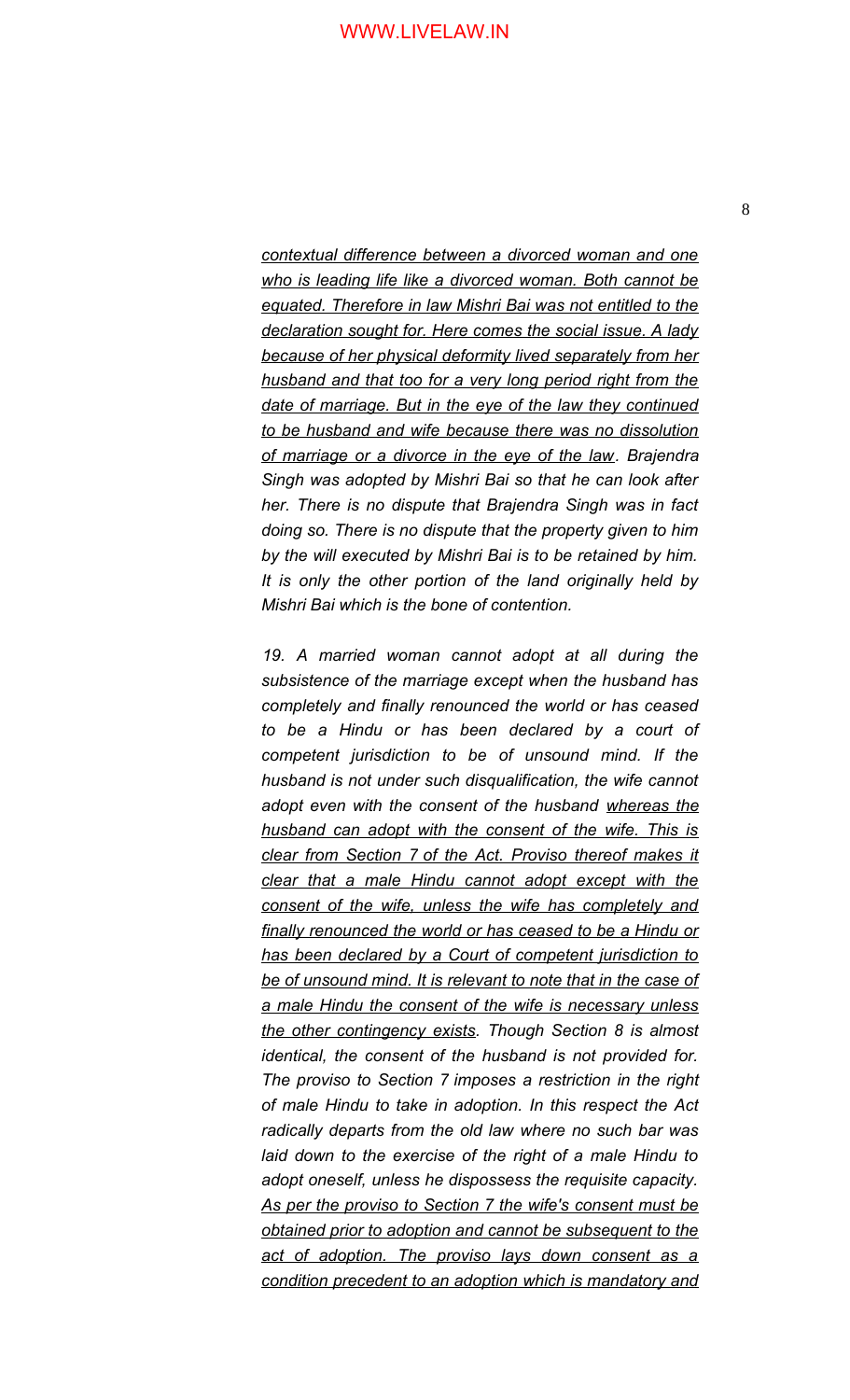*adoption without wife's consent would be void. Both proviso to Section 7 and 8(c) refer to certain circumstances which have effect on the capacity to make an adoption."*

#### *(Emphasis supplied)*

10. Learned single judge upon noticing that the provisions of the proviso to section 7 of the 1956 Act are, in part, *pari materia* to clause (c) of section 8 of the 1956 Act, by applying the interpretation accorded to clause (c) of section 8 of the 1956 Act by the Apex Court in **Brajendra Singh's case (supra),** held that the requirement of consent of the wife, under the proviso to section 7 of the 1956 Act, cannot be dispensed with where there is no dissolution of marriage even though the wife might be estranged from her husband and staying separate. In our considered view, the learned single judge was right in holding that the consent of even an estranged wife for taking in adoption would be required, if the marriage has not been dissolved. No doubt, consent of wife would not be required where the marriage has been dissolved or the wife has completely renounced the world or has ceased to be a Hindu or has been declared by a court of competent jurisdiction to be of unsound mind. But, here, it has not been proved that the marriage was dissolved. Rather, the document produced is to the contrary. Further, there is nothing on record to suggest that Phoolmati has completely renounced the world or has ceased to be a Hindu or has been declared of unsound mind by any court. Mere staying separate from one's husband may amount to renouncing the husband but not the world. Under the circumstances, Phoolmati's consent was required before her husband could take in adoption.

11. Noticeably, there is no evidence brought on record to demonstrate that consent of Phoolmati was obtained or was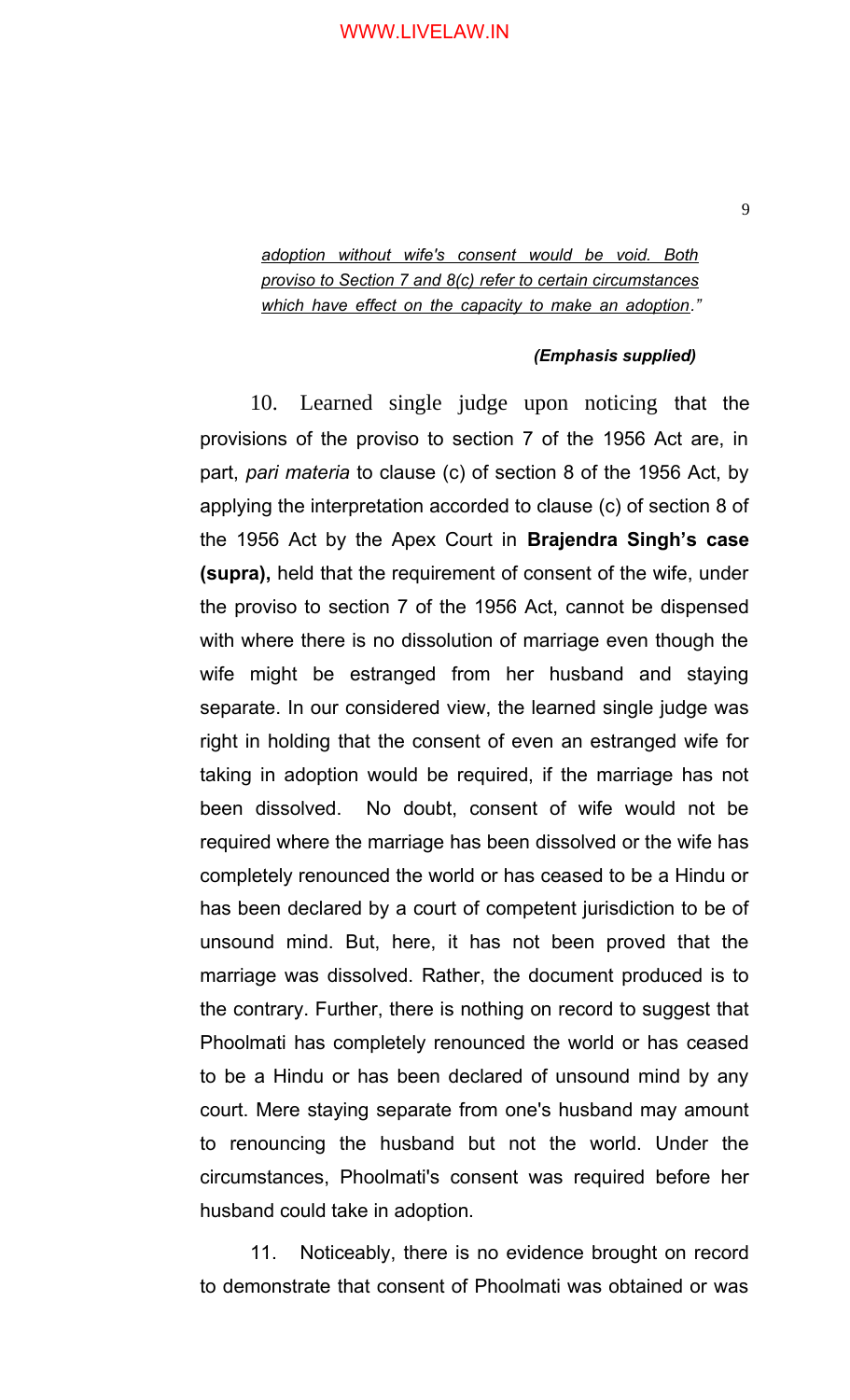there, before her husband allegedly took the appellant in adoption. In *Ghisalal v. Dhapubai***, (2011) 2 SCC 298,** the Apex Court after laying emphasis on the mandatory requirement of obtaining consent of wife before the husband could validly take a son or a daughter in adoption, interpreted the term consent, in paragraph 26 of the judgment, as follows:

> *"26. The term "consent" used in the proviso to Section 7 and the Explanation appended thereto has not been defined in the Act. Therefore, while interpreting these provisions, the court shall have to keep in view the legal position obtaining before enactment of the 1956 Act, the object of the new legislation and apply the rule of purposive interpretation and if that is done, it would be reasonable to say that the consent of wife envisaged in the proviso to Section 7 should either be in writing or reflected by an affirmative/positive act voluntarily and willingly done by her. If the adoption by a Hindu male becomes subject-matter of challenge before the court, the party supporting the adoption has to adduce evidence to prove that the same was done with the consent of his wife. This can be done either by producing document evidencing her consent in writing or by leading evidence to show that wife had actively participated in the ceremonies of adoption with an affirmative mindset to support the action of the husband to take a son or a daughter in adoption. The presence of wife as a spectator in the assembly of people who gather at the place where the ceremonies of adoption are performed cannot be treated as her consent. In other words, the court cannot presume the consent of wife simply because she was present at the time of adoption. The wife's silence or lack of protest on her part also cannot give rise to an inference that she had consented to the adoption."*

#### *(Emphasis supplied)*

12. From the decision noticed above, the legal principle deducible is that the party propounding an adoption by a Hindu male, who has a living wife, has to adduce evidence to prove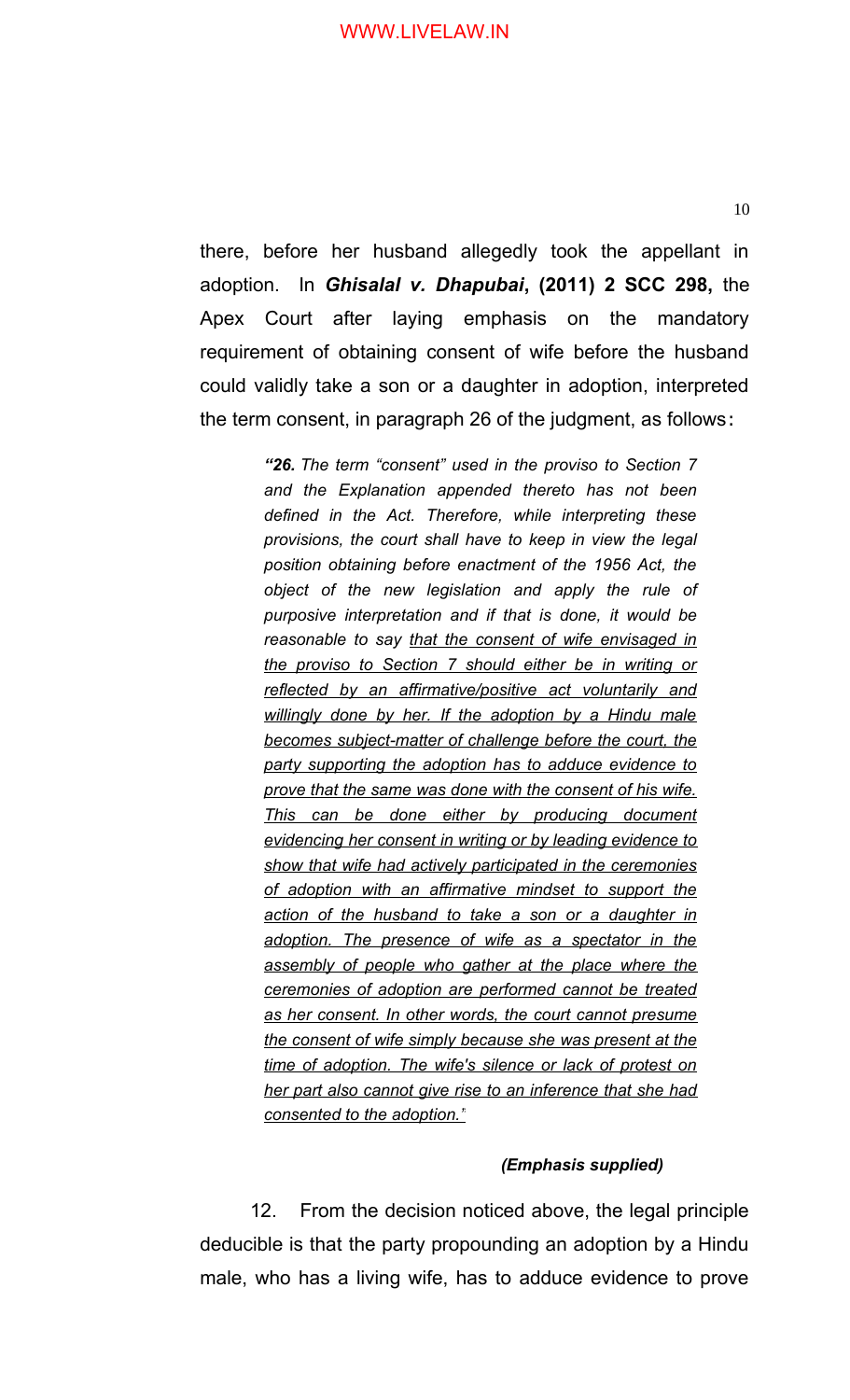that the same was done with the consent of his wife. This can be done either by producing document evidencing her consent in writing or by leading evidence to show that wife had actively participated in the ceremonies of adoption with an affirmative mindset to support the action of the husband to take a son or a daughter in adoption. In other words, the court cannot presume the consent of wife simply because she was present at the time of adoption. The wife's silence or lack of protest on her part also cannot give rise to an inference that she had consented to the adoption.

13. Now, we shall examine the nature of presumption that arises under section 16 of the 1956 Act. In *Jai Singh v. Shakuntala***, (2002) 3 SCC 634,** the Apex Court had held that the presumption that arises out of section 16 of the 1956 Act is rebuttable and the inclusion of the words "unless and until it is disproved" appearing at the end of the statutory provision has made the situation not that rigid but flexible enough to depend upon the evidence on record in support of adoption. The relevant portion of that judgment, as found in paragraph No.2 thereof, is extracted below:

> *"2. The section thus envisages a statutory presumption that in the event of there being a registered document pertaining to adoption there would be a presumption that adoption has been made in accordance with law. Mandate of the statute is rather definite since the legislature has used "shall" instead of any other word of lesser significance. Incidentally, however, the inclusion of the words "unless and until it is disproved" appearing at the end of the statutory provision has made the situation not that rigid but flexible enough to depend upon the evidence available on record in support of adoption. It is a matter of grave significance by reason of the factum of adoption and displacement of the person adopted from the natural succession — thus onus of proof is rather heavy. Statute*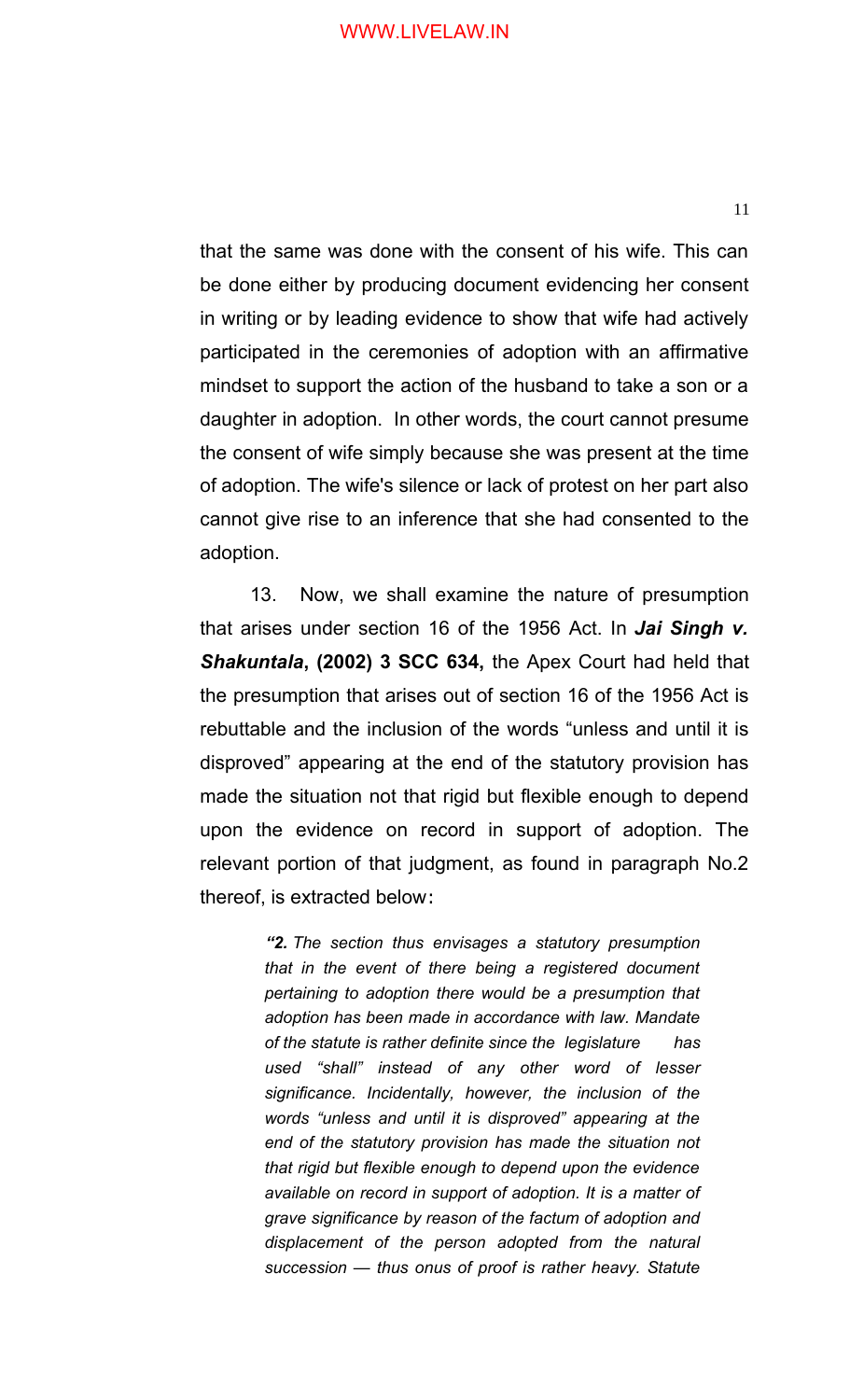*has allowed some amount of flexibility, lest it turns out to be solely dependent on a registered adoption deed. The reason for inclusion of the words "unless and until it is disproved" shall have to be ascertained in its proper perspective and as such the presumption cannot but be said to be a rebuttable presumption. Statutory intent thus stands out to be rather expressive depicting therein that the presumption cannot be an irrebuttable presumption by reason of the inclusion of the words just noticed above."*

14. Even in the decision in *Laxmibai's case (supra),* relied by the learned counsel for the appellant, the Apex Court held that a very heavy burden is placed upon the propounder to prove adoption but once a registered document recording the adoption is brought before the court the onus shifts. The court however clarified that this aspect must be considered taking note of various attending circumstances. The relevant portion of that judgment i.e.paragraph 33, is extracted below:

> *"33. The appellate court could therefore, not have drawn any adverse inference against the appellant-plaintiffs on the basis of a mere technicality, to the effect that the natural parents of the adoptive child had acted as witnesses, and not as executors of the document. Undoubtedly, adoption disturbs the natural line of succession, owing to which, a very heavy burden is placed upon the propounder to prove the adoption. However, this onus shifts to the person who challenges the adoption, once a registered document recording the adoption is brought before the court. This aspect must be considered taking note of various other attending circumstances i.e. evidence regarding the religious ceremony (giving and taking of the child), as the same is a sine qua non for valid adoption."*

#### *(Emphasis supplied)*

15. The legal principle deducible from the decisions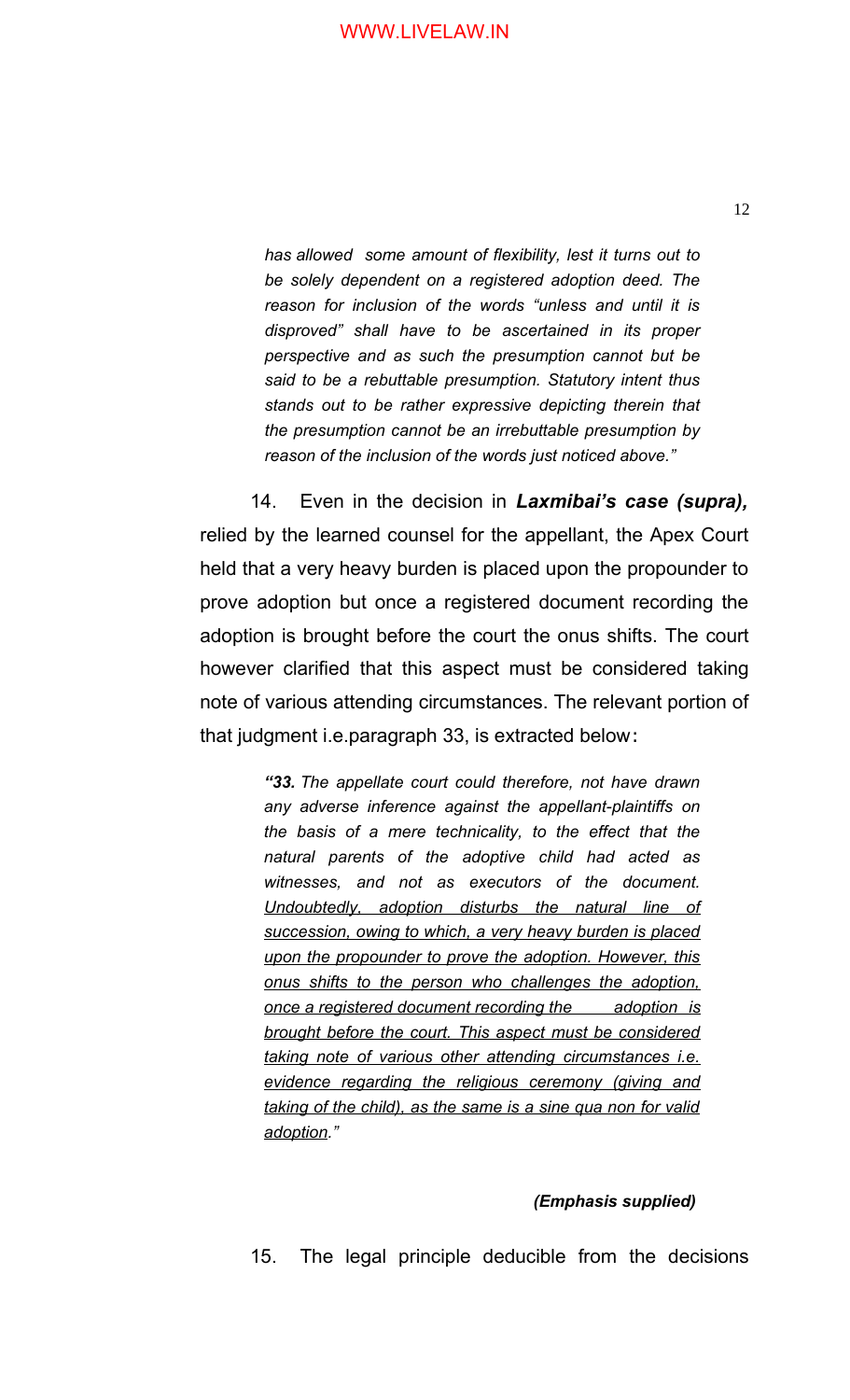noticed above is that once a registered deed of adoption is produced though there arises a presumption that the adoption has been made in compliance with the provisions of the 1956 Act but that presumption is rebuttable. Whether that presumption has been rebutted depends on the facts of each case borne out from the evidence on record.

16. In the instant case, the adoption deed on which reliance has been placed by the appellant declares Rajendra Singh as unmarried whereas, it is established on the record, he was married and had a wife living on the date of adoption. Therefore once it was proved that Rajendra Singh had a living wife, the presumption, if any, arising from that deed with regard to the adoption being in accordance with the provisions of the 1956 Act stood demolished because how could it be presumed that the wife had given her consent for her husband to take a son in adoption when even the existence of that wife is not acknowledged. In fact in the adoption deed Rajendra Singh has been described as unmarried. Thus, when clinching evidence had come on board that the person who allegedly took the appellant in adoption had a living wife, whose existence was denied in the deed, the presumption, whatever available, stood rebutted.

17. At this stage, we may notice another statement of the learned counsel for the appellant though not vehemently pressed as an argument. It was stated that there were property documents on record to show that the estate of the deceased employee (Rajendra Singh) had come to the appellant and, therefore, for all practical purposes he was the son of the deceased employee. We find not much value in those facts because here, to qualify as a dependent of an employee who died in harness, the appellant had set up a plea that he was the